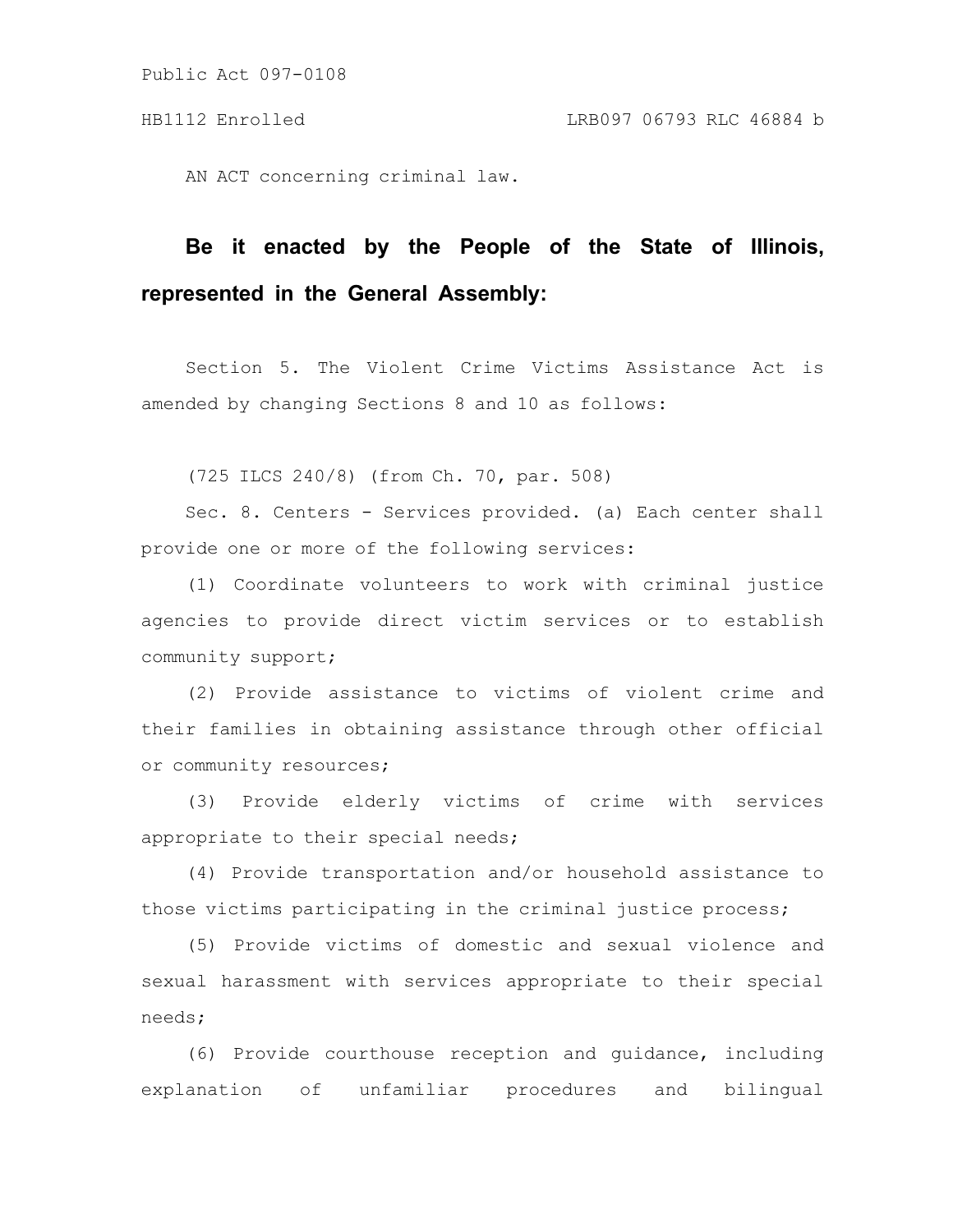information;

(7) Provide in-person or telephone hot-line assistance to victims;

(8) Provide special counseling facilities and rehabilitation services to victims;

(9) Provide other services as the Commission shall deem appropriate to further the purposes of this Act;

(10) Provide public education on crime and crime victims;

(11) Provide training and sensitization for persons who work with victims of crime;

(12) Provide special counseling facilities and rehabilitation services for child victims of sex offenses;

(13) When applicable, centers shall enter into written networking agreements to provide for the special needs of child victims of violent crimes;  $\div$ 

(14) Provide assistance in exercising rights provided in the Roadside Memorial Act for the families of victims of fatal injury crashes on roadways.

(b) Such centers may provide one or more of the services enumerated in subparagraph (a) of this section for witnesses of crime.

(Source: P.A. 87-1257.)

(725 ILCS 240/10) (from Ch. 70, par. 510) Sec. 10. Violent Crime Victims Assistance Fund. (a) The "Violent Crime Victims Assistance Fund" is created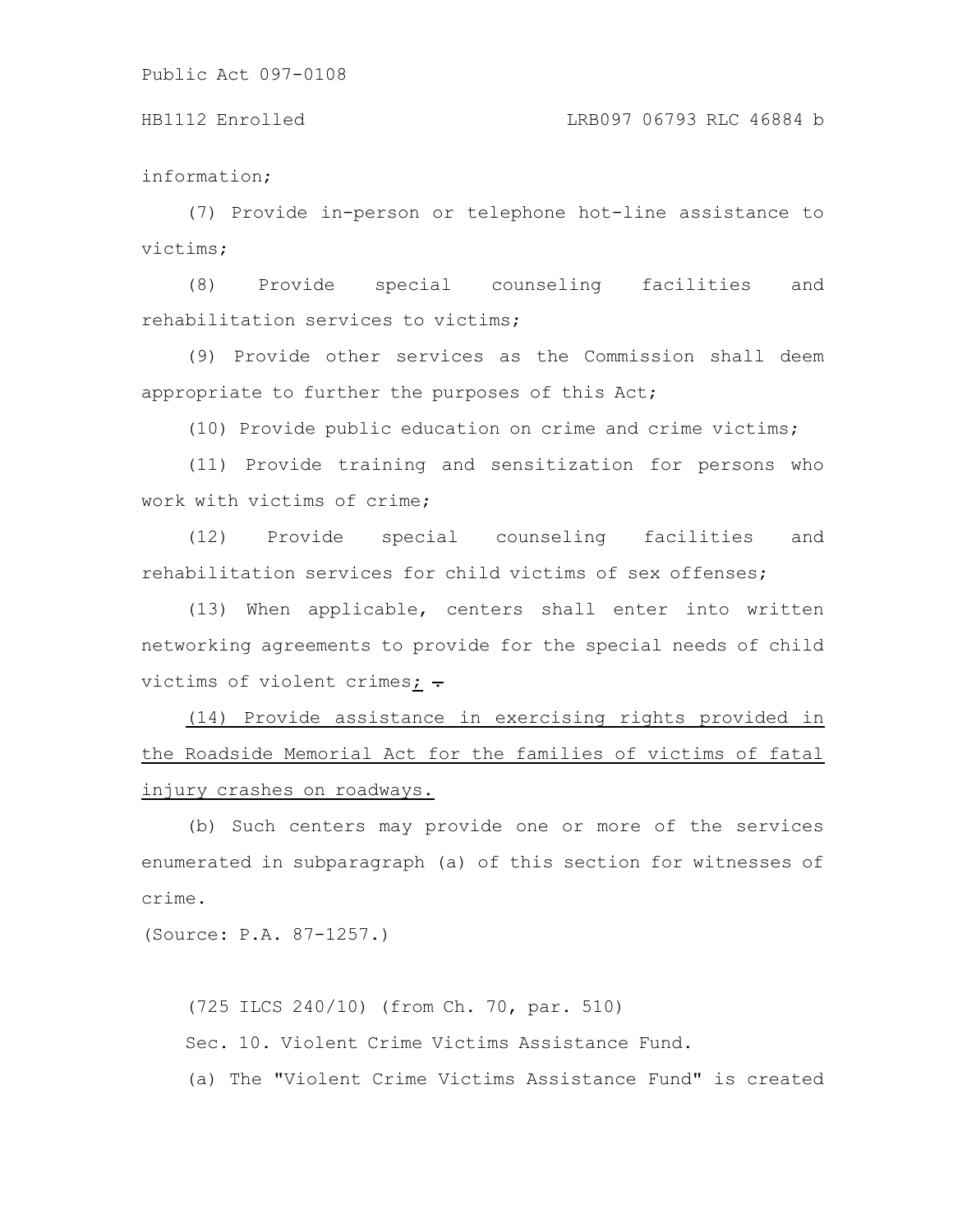as a special fund in the State Treasury to provide monies for the grants to be awarded under this Act.

(b) On and after September 18, 1986, there shall be an additional penalty collected from each defendant upon conviction of any felony or upon conviction of or disposition of supervision for any misdemeanor, or upon conviction of or disposition of supervision for any offense under the Illinois Vehicle Code, exclusive of offenses enumerated in paragraph (a)(2) of Section 6-204 of that Code, and exclusive of any offense enumerated in Article VI of Chapter 11 of that Code relating to restrictions, regulations and limitations on the speed at which a motor vehicle is driven or operated, an additional penalty of \$4 for each \$40, or fraction thereof, of fine imposed. Notwithstanding any other provision of this Section, the penalty established in this Section shall be assessed for any violation of Section 11-601.5, 11-605.2, or 11-605.3 of the Illinois Vehicle Code. Such additional amounts shall be collected by the Clerk of the Circuit Court in addition to the fine and costs in the case. Each such additional penalty collected under this subsection (b) or subsection (c) of this Section shall be remitted by the Clerk of the Circuit Court within one month after receipt to the State Treasurer for deposit into the Violent Crime Victims Assistance Fund, except as provided in subsection (g) of this Section. Such additional penalty shall not be considered a part of the fine for purposes of any reduction made in the fine for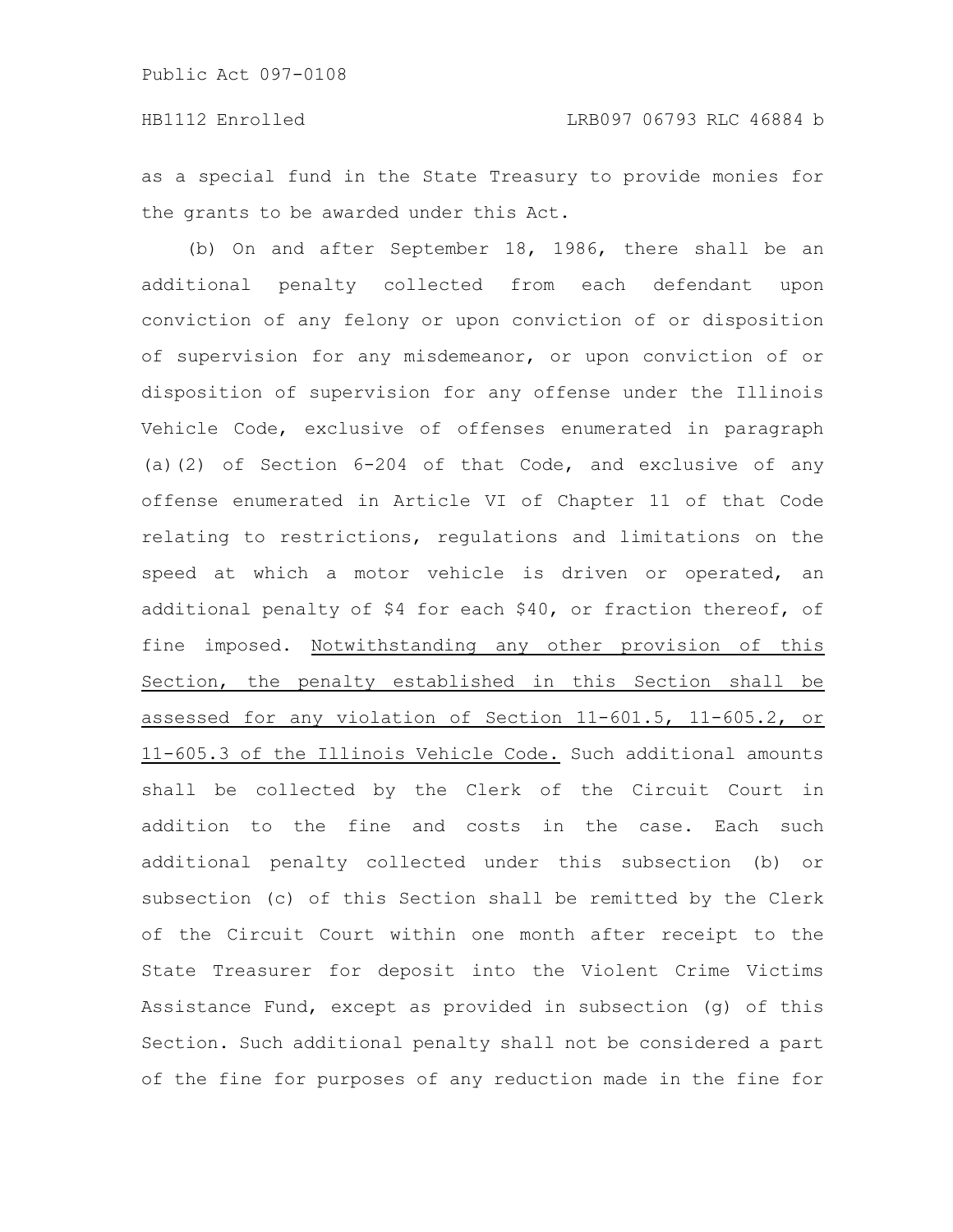time served either before or after sentencing. Not later than March 1 of each year the Clerk of the Circuit Court shall submit to the State Comptroller a report of the amount of funds remitted by him to the State Treasurer under this Section during the preceding calendar year. Except as otherwise provided by Supreme Court Rules, if a court in sentencing an offender levies a gross amount for fine, costs, fees and penalties, the amount of the additional penalty provided for herein shall be computed on the amount remaining after deducting from the gross amount levied all fees of the Circuit Clerk, the State's Attorney and the Sheriff. After deducting from the gross amount levied the fees and additional penalty provided for herein, less any other additional penalties provided by law, the clerk shall remit the net balance remaining to the entity authorized by law to receive the fine imposed in the case. For purposes of this Section "fees of the Circuit Clerk" shall include, if applicable, the fee provided for under Section 27.3a of the Clerks of Courts Act and the fee, if applicable, payable to the county in which the violation occurred pursuant to Section 5-1101 of the Counties Code.

(c) When any person is convicted in Illinois on or after August 28, 1986, of an offense listed below, or placed on supervision for such an offense on or after September 18, 1986, and no other fine is imposed, the following penalty shall be collected by the Circuit Court Clerk: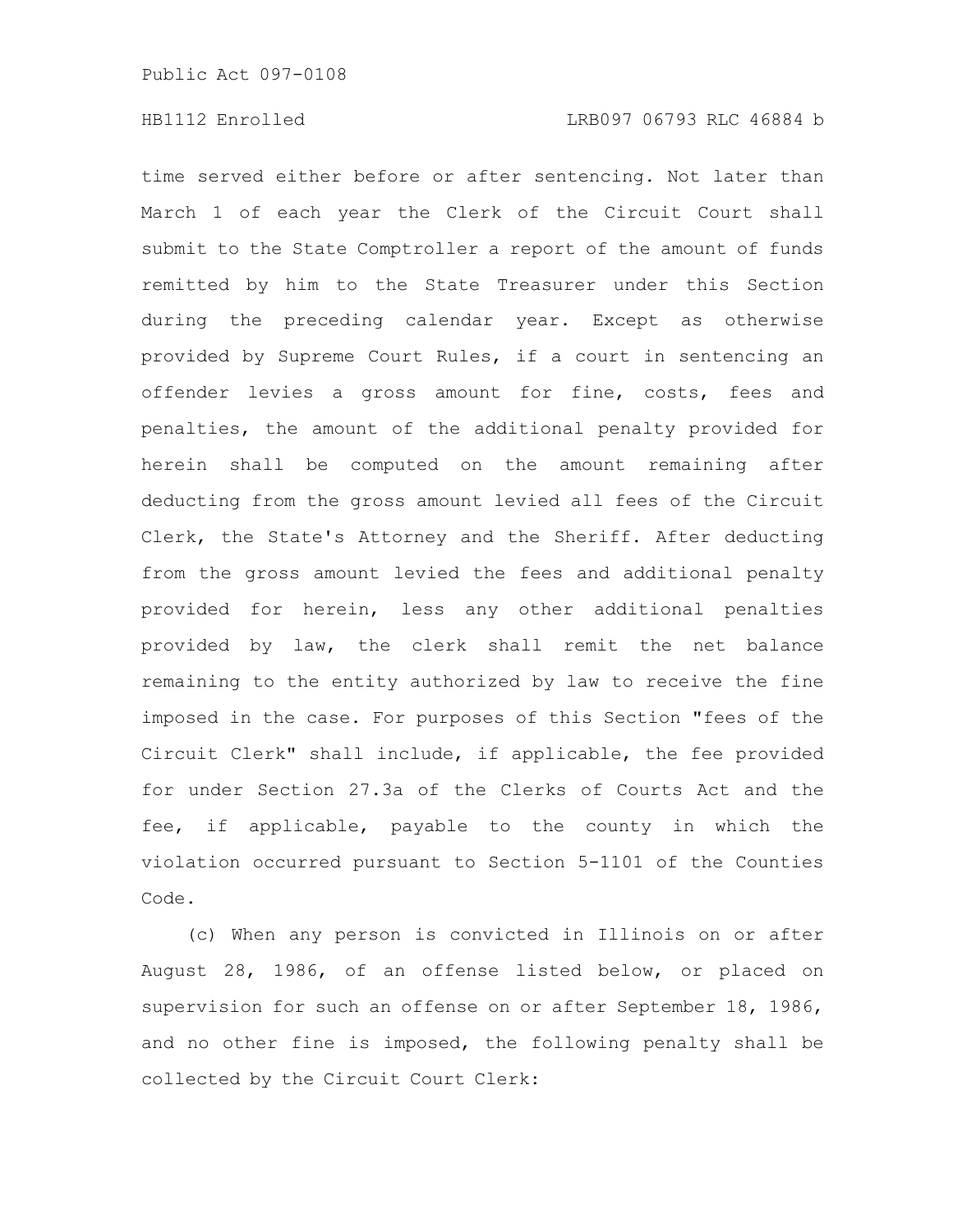## HB1112 Enrolled LRB097 06793 RLC 46884 b

(1) \$25, for any crime of violence as defined in subsection (c) of Section 2 of the Crime Victims Compensation Act; and

(2) \$20, for any other felony or misdemeanor, excluding any conservation offense.

Such charge shall not be subject to the provisions of Section 110-14 of the Code of Criminal Procedure of 1963.

(d) Monies forfeited, and proceeds from the sale of property forfeited and seized, under the forfeiture provisions set forth in Part 500 of Article 124B of the Code of Criminal Procedure of 1963 shall be accepted for the Violent Crime Victims Assistance Fund.

(e) Investment income which is attributable to the investment of monies in the Violent Crime Victims Assistance Fund shall be credited to that fund for uses specified in this Act. The Treasurer shall provide the Attorney General a monthly status report on the amount of money in the Fund.

(f) Monies from the fund may be granted on and after July 1, 1984.

(g) All amounts and charges imposed under this Section for any violation of Chapters 3, 4, 6, and 11 of the Illinois Vehicle Code, or a similar provision of a local ordinance, or any violation of the Child Passenger Protection Act, or a similar provision of a local ordinance, shall be collected and disbursed by the circuit clerk as provided under Section 27.5 of the Clerks of Courts Act.